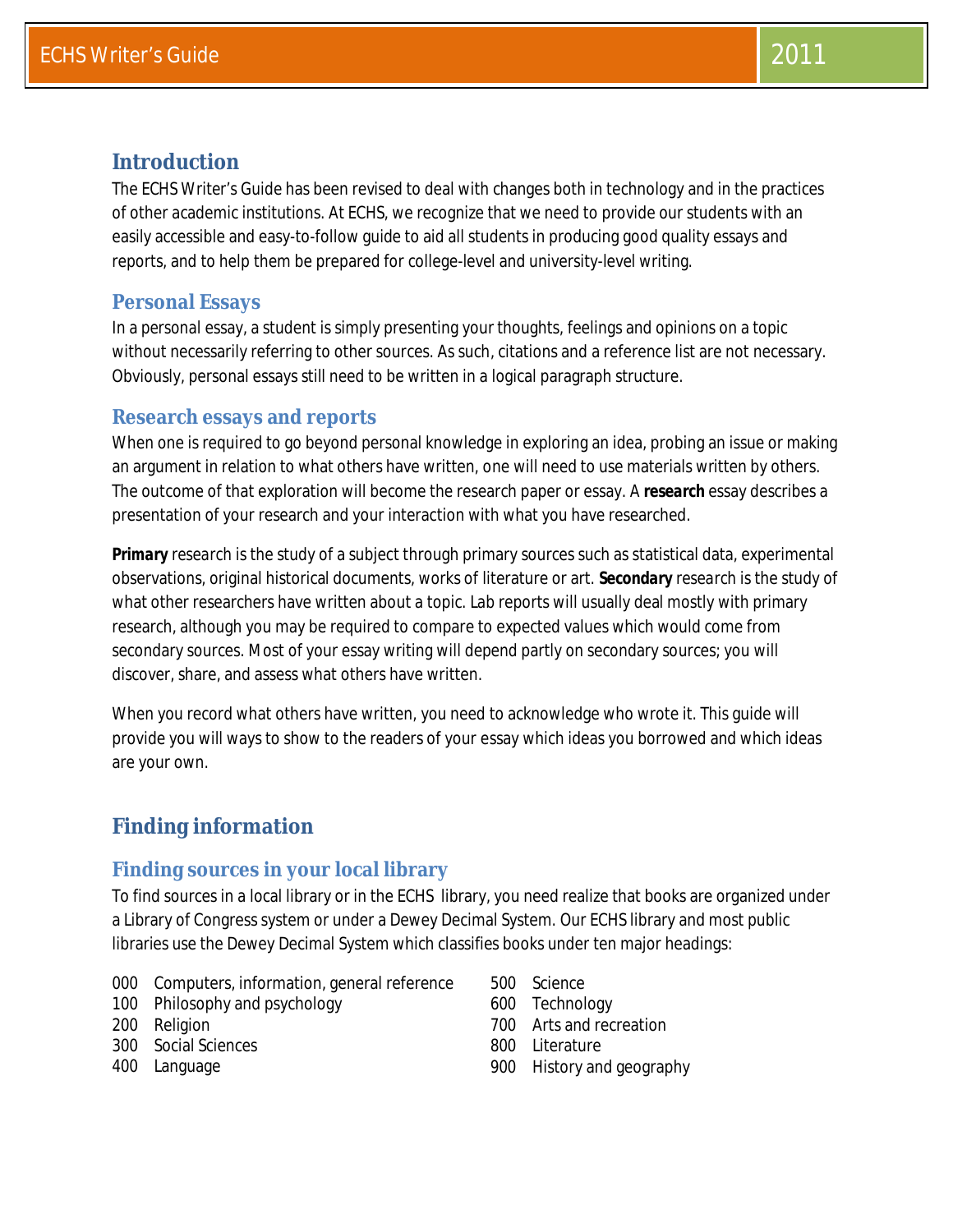To find more sources in your library, look through the bibliographies of a book that you found on your topic. Good non-fiction books will often provide you with secondary or primary sources that the author used.

Lastly, to find sources in a library, use the computer-generated library search engine that your library has. As librarians for help. They are most willing to assist students.

## **Finding sources on internet**

To find sources on the web, use Google or other search engines. Type in your search as specifically as you can to reduce the number of web pages that you have to sort through. For example, if you are doing a research essay on Joseph Smith the basketball player do not type in just his name (otherwise you will be flooded with results on Mormonism). Instead type *Joseph Smith basketball.*

Good web sources are hard to find. Not everything you find on the web is truthful or reliable. Look for websites that are current, have an author's name, and have an institution's or sponsor's name. Often, a good website will have a pull down menu that will explain its editorial policy or mission statement, or at least it will have an *About Us* link.

If you use the Google search engine, you can refine your search by looking under the pull-down menu labeled *more.* In that menu, you can click on *books* or *scholar*, both of which which bring you to more academic sites with less advertising.

## **Keep a working bibliography**

Once you have found a source that looks like one that you will use, whether it be a print or an electronic source, keep track of your sources by writing down the necessary bibliography information as best as you can and as soon as you can. ECHS staff cannot stress enough how important this tracking system is.

If it is an internet source, bookmark the source or copy the URL address down in a separate file. Be sure to use the address of the site itself, not the search engine link to it. If it is a print source, copy the author's name, the article and/or the book title, the place where the book was published, the publisher's name, and the date of publishing. It's a good idea to write down the library number found on the spine of the book, just in case you need the book again.

This working bibliography changes as you are working on your document. Sources that you will not be using can simply be scratched off your list, while other sources may be added to your list. When you are done writing your document, the working bibliography will be changed into a **Works Cited** list that your teacher will require.

# **Recording information**

### **Take notes from your sources**

For two reasons, instructors will tell students to take notes **before** writing their documents. Firstly, by taking notes from each source, you are prevented from overusing direct quotes in your essay, and you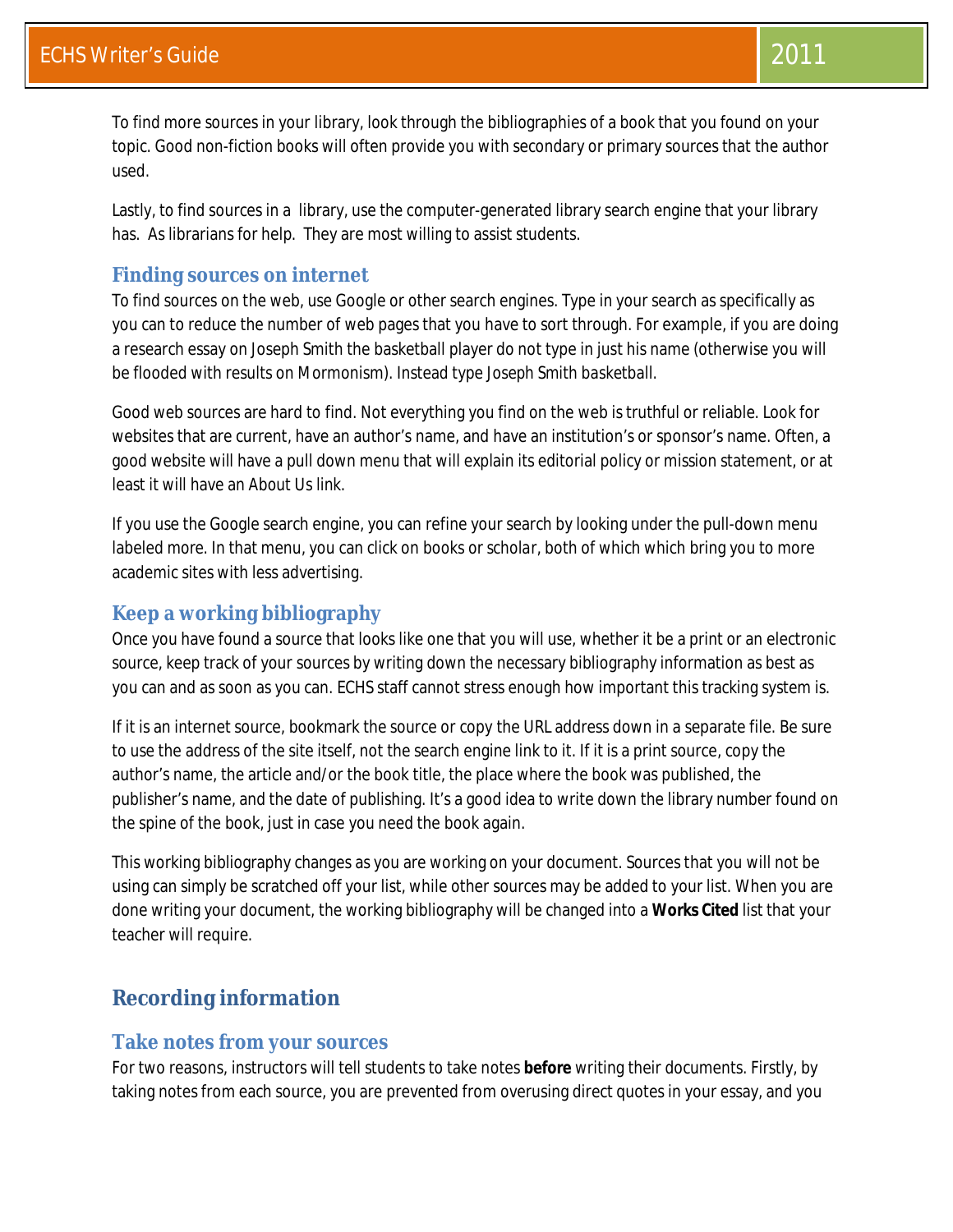will reduce your chances of **plagiarizing** (see the ECHS plagiarism document on the website). Secondly, you can organize your essay better when you have the info of each book on hand.

There are three ways to take notes. You can **summarize** material (reduce the original and get just the main ideas); you can **paraphrase** the material (say what the original says in your own words very specifically); or you can simply **write out** direct quotes of the passage which you can add to your essay.

Please remember to record page numbers if the original is a print source. You should record page numbers in your notes so that you can easily insert the page number when you are recording the information from that source and that page in your essay.

# **Outlines**

Some teachers will ask you to submit an outline with your written essay. An *outline* helps you to organize your essay. You record one **thesis sentence** which states the main point your essay wants to make or answers the key question that you have raised. Under that thesis sentence, you will record subpoints to support that main thesis sentence. If you write the outline before you begin writing, the outline will help to keep you organized as you write. The outline will also help the instructor follow the logical structure that you now have in your essay.

An outline is typically organized in the following format:



Logically, you will have a *II* to complement the *I*, and a *B* to complement the *A,* and so on.

# **In-text citation or parenthetical notation**

Simply tacking on a bibliography at the end of your research essay is not good enough. How will the reader of your essay know which idea you borrowed, and from whom did you borrow it? Not only after direct quotations, but also after indirectly quoting a source, you must add **parenthetical citations.** These are simple notes recorded in parenthesis (i.e., round brackets) and written after the sentence in which you recorded an idea or words from one of your sources. The exact format will depend on the citation style (*MLA* or *Vancouver* are the two styles in this document) you are using, but usually only the author's name or a reference number is recorded in a parenthetical citation. If the quote comes from a multi-page print source, then the author's name or reference number and a page number needs to be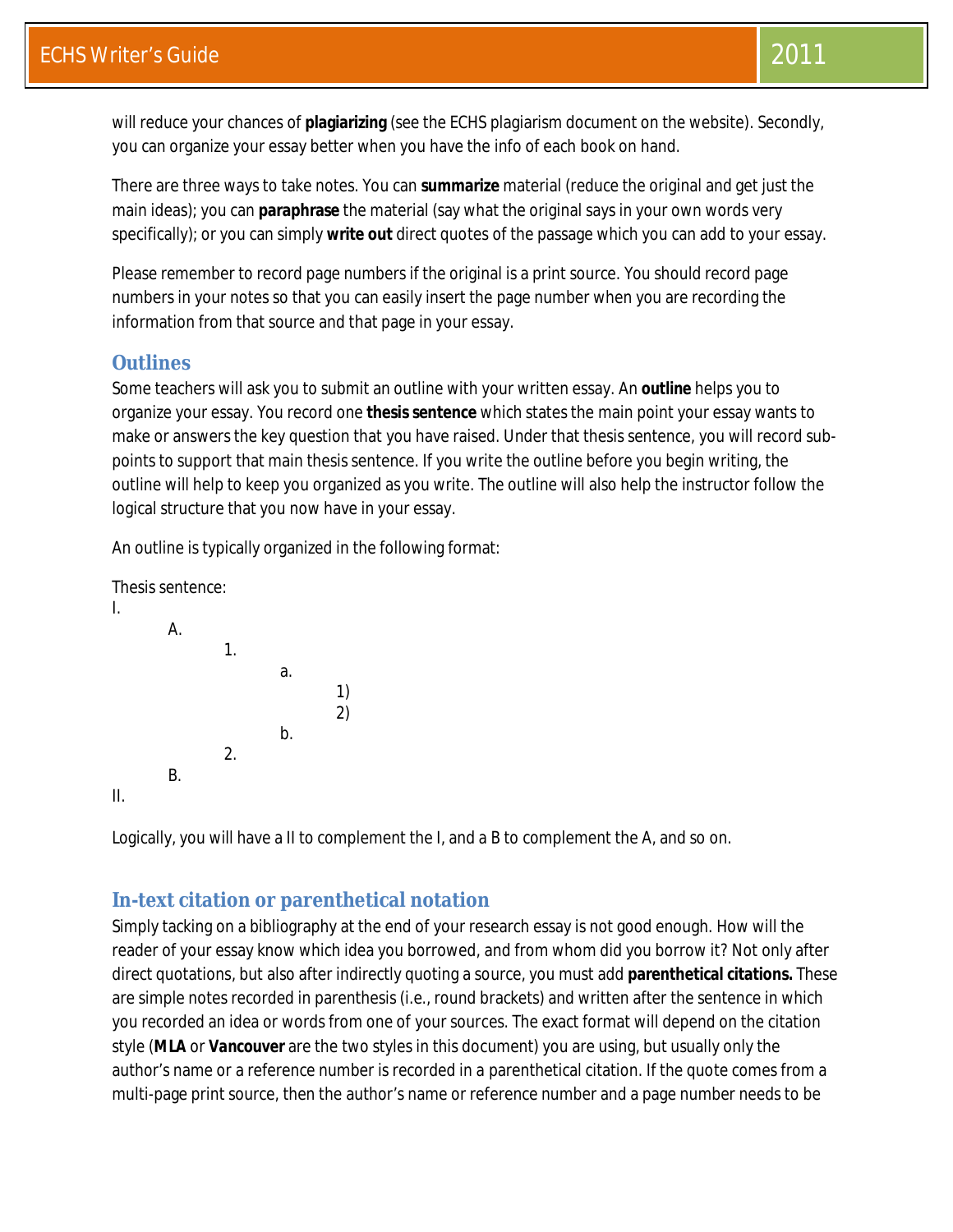recorded. So, if I'm writing an idea that came from the book *Ideas Have a History* by Dr. F. Oosterhoff, I would do it like this:

Although Voltaire thought of himself as an atheist, he was a deist (Oosterhoff 116).

The placement of the parenthetical citation within a sentence will depend on the style you are using.

# **The Format of your Research Paper**

Use the 1 inch margins on all sides.

# **Text Formatting**

Use an easy-to-read font like Calibri, Verdana or Century Gothic. Remember that the regular type must look quite different from the italic type. Do not use right-justify and leave only one space after a period. Do not single-space: the MLA style calls for double-spacing, while the Vancouver style allows 1.5 spacing.

## **Headings and Titles**

Research papers no longer need title pages. Begin your document as in the example below. If an abstract is required, put it where your teacher specifies.

Kampen 1

Robert Kampen

Mr. Hopman

HRE43

May 8, 2008

The Joy of Physics

Most students will not believe me, but I have something in common with Mr.

Hopman. I love momentum; I enjoy tracking movement; I'm energized by forces,

especially those forces which break out of their equilibrium with opposing forces.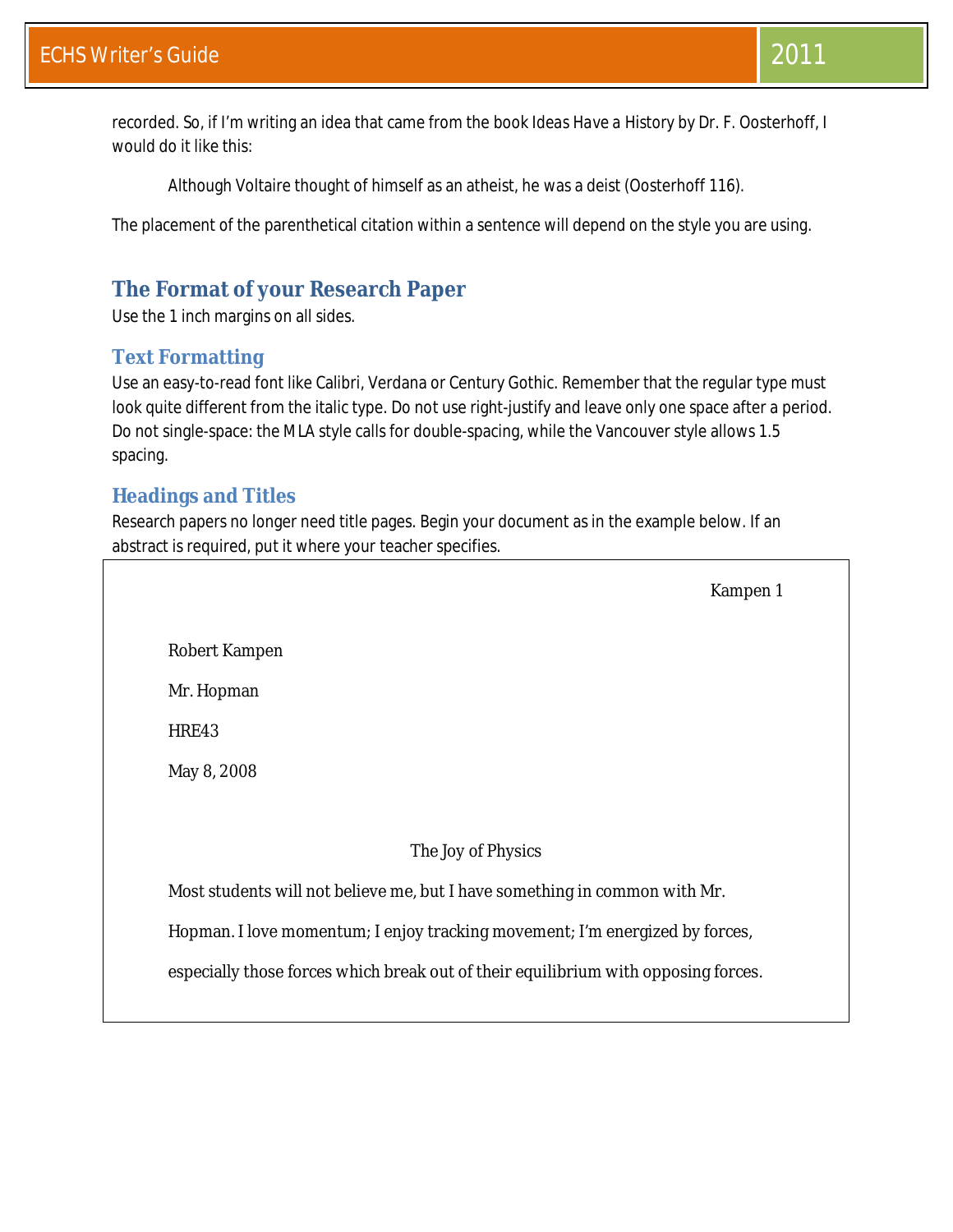# ECHS Writer's Guide 2011 **2011**

### **Page Numbers**

Number all pages in the upper right-hand corner, one-half inch from the top. Use a header to include the page number flush with the right margin. Observe that we do not use a letter *p* or *pg,* nor the word *page* before the page number, but we recommend your last name and the actual page number.

### **Binding**

If you are required to hand in a paper copy, staple the paper copy once in the top left corner. You may hand your essay unstapled in a plastic essay cover. Follow your instructor's guidelines.

### **Electronic Submission**

If the teacher so directs, all essays must be submitted electronically in one file via email or into the appropriate ECHS hand-in folder. Ask your teacher for submission details.

# **Proper Formatting for Parenthetical Citations**

### **MLA style**

The Modern Language Association (MLA) style, used in History and English courses at ECHS, uses the author's last name and a page number in the parenthetical citation. If you, for some reason, do not have an author's name, simply include the title and the page number in the parenthetical citation. And if you are quoting from a web source that does not have page numbers, simply use the author's last name or the title of the web source.

EXAMPLE: (Oosterhoff 116)

If you include the author's name in your text, then the parenthetical citation needs only to record the page.

EXAMPLE: Dr. Oosterhoff argues that Voltaire is a deist (116).

Once you have mentioned the author's name, you need not include his or her name again if you are still quoting from the same source. Only include the page number.

EXAMPLE:

*Romeo and Juliet* presents an opposition between two worlds: "the world of the everyday … and the world of romance," associated with the adults in the play, and "the world of romance," associated with the two lovers (Zender 138). Romeo and Juliet's language of love nevertheless becomes "fully responsive to the tang of actuality" (141).

### **Vancouver style**

This style, often used in the sciences and required for science courses at ECHS, states that a parenthetical citation includes only a number and a page number. The first number is the source's placement number in the Works Cited. So, if I had four sources for my essay, and if the third source was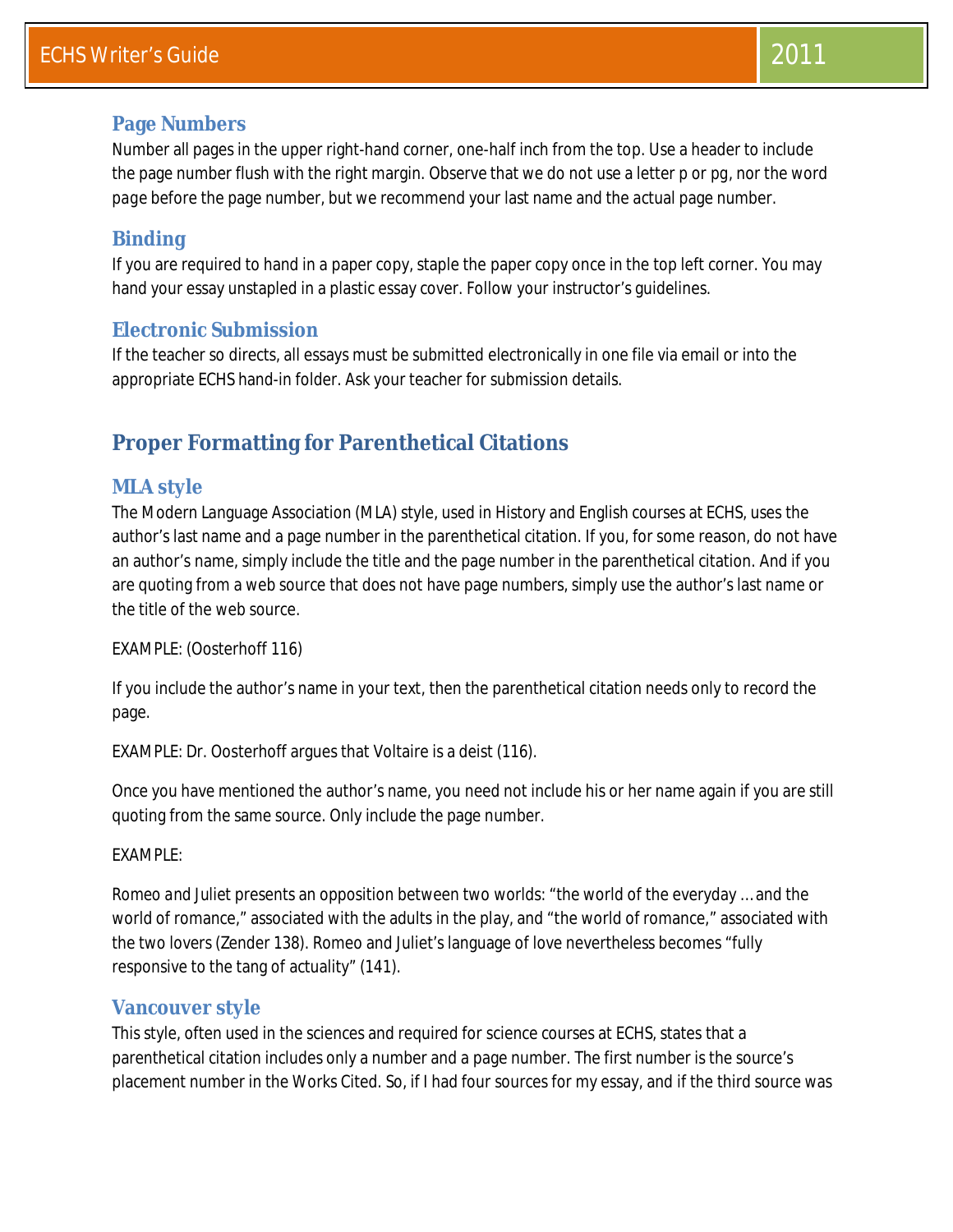Dr. F. Oosterhoff's book *Ideas Have a History,* the parenthetical citation would simple be (3, p116). (NOTE: a letter *p* is required before the page number).

## **Other styles**

There are other citation styles that could be used: Chicago/Turabian, APA and others. It is unlikely they will be used at ECHS, but follow your instructor's choice.

# **Proper Formatting for the Works Cited or Bibliography Page**

## **MLA style**

The following information is taken from the *MLA Handbook for Writers of Research Papers, 7th edition*. Mr. Kingma has a copy. You can also find more information (including examples) at the Vancouver Community College Library research page at http://library.vcc.ca/research/research\_apamla.cfm.

The entries must always be organized in alphabetical order, according to the author's last name. If the author's name is missing, alphabetize the source by the first main word of the title of the source.

The Works Cited list may be broken down into primary and secondary sources, or into different research sources (books, articles, films, websites, etc).

Notice the punctuation and italics. Notice also there is a hanging indent of 0.5 inch, and the list is double-spaced.

If there are more than three authors, replace all the authors after the first one with "et al."

The standard MLA formats are the following:

#### **Print sources**

#### *A book*

Author's LAST name, Author's FIRST name. *Title of Book.* Place of Publishing: Publisher. Year. Type of

source.

Oosterhoff, Frederika. *Ideas Have a History*. New York: University Press of America. 2001. Print.

*An article in a magazine (use the date, not the Volume and Issue Numbers)* McEvoy, Dermot. "Little Books, Big Success." *Publisher*s Weekly 30 October 2006: 26-28. Print.

#### *An anonymous article (no author) in a magazine*

"It Barks! It Kicks! It Scores!" *Newsweek* 30 July 2001: 12. Print.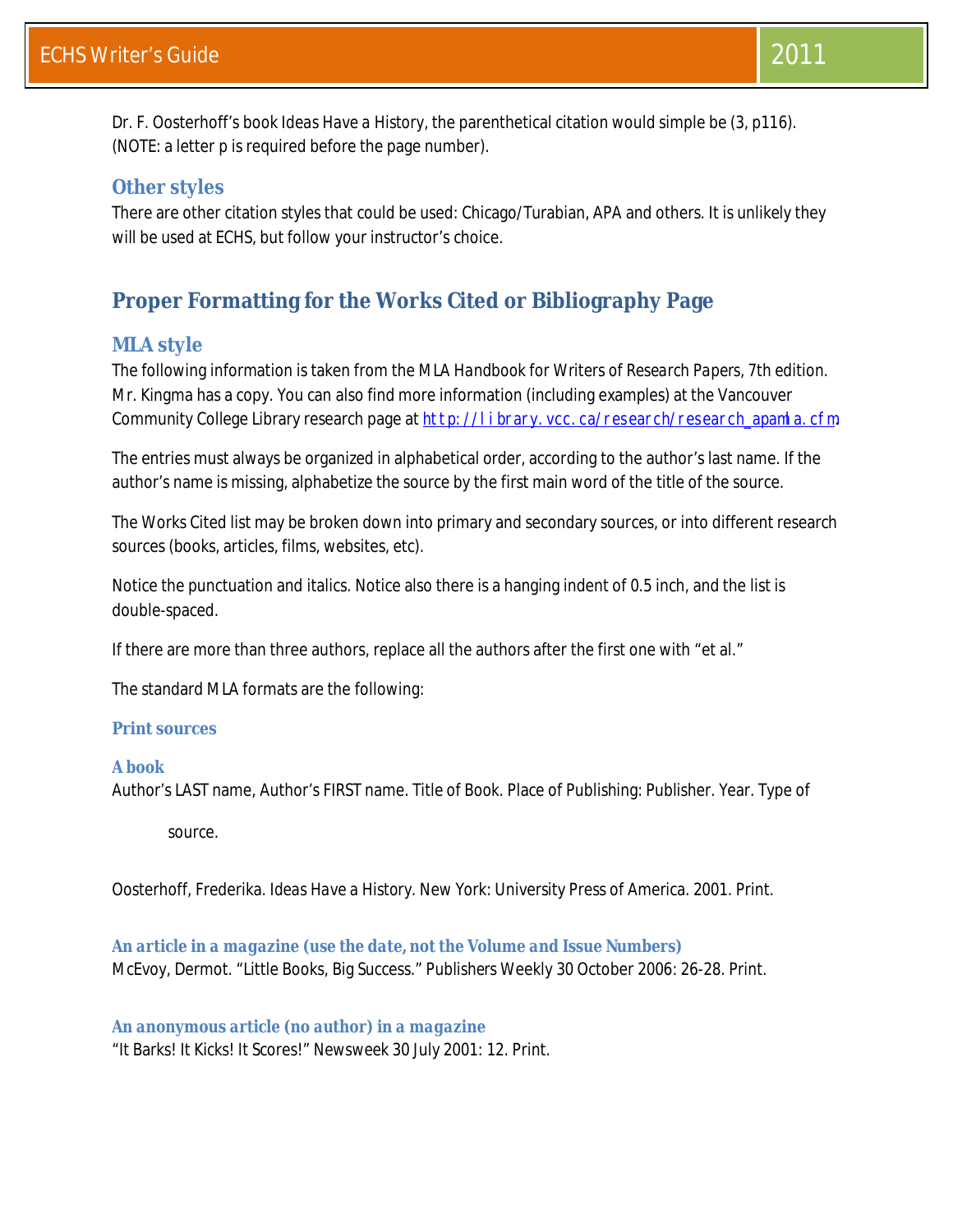#### *An article from a Reference Book*

"Noon." Def. 4b. The Oxford English Dictionary. 2<sup>nd</sup> ed. 1989. Print.

#### *An Introduction, Preface, Forward or Afterword of a Book*

Sears, Barry. Afterword. *The Jungle.* By Upton Sinclair. New York: Signet 2001. 343-347. Print.

#### *The Bible*

*The Holy Bible.* Colorado Springs: International Bible Society. 1993. Print. New International Version.

#### *A Translation of a book*

*Beowulf*. Trans. Burton Raffel. New York: New American Library. 1999. Print.

NOTE: If a source does not include some necessary information for the Works Cited entry, use the following abbreviations:

- n.p. no place of publication
- n.p. no publisher
- n.d. no date of publication
- n. pag. no pages given

#### **Internet sources**

In previous years, URL addresses were included in the Works Cited entries, but that no longer is the case. Only include the URL in angle brackets < > if your instructor requests it.

Follow this standard sequence:

- 1. Name of author, compiler, director, editor, narrator, performer or translator of the work
- 2. Title of the work
- 3. Title of the overall Web site (if different from #2) in *italics*
- 4. Version of edition used (if mentioned)
- 5. Publisher or sponsor of the site (if not available, use *n.p*.)
- 6. Date of publication ( day, month , year); if nothing available, use *n.d*.
- 7. medium of publication (e.g. Web.)
- 8. Date of access (day, month, year)

Each item in the list above is followed by a period except the publisher or sponsor which is followed by a comma.

#### *Standard non-periodical publication (most commonly used format)*

Antin, David. Interview by Charles Bernstein. *Daily Archive Press.* Daily Archive P. n.d. Web. 21 Aug.

2007.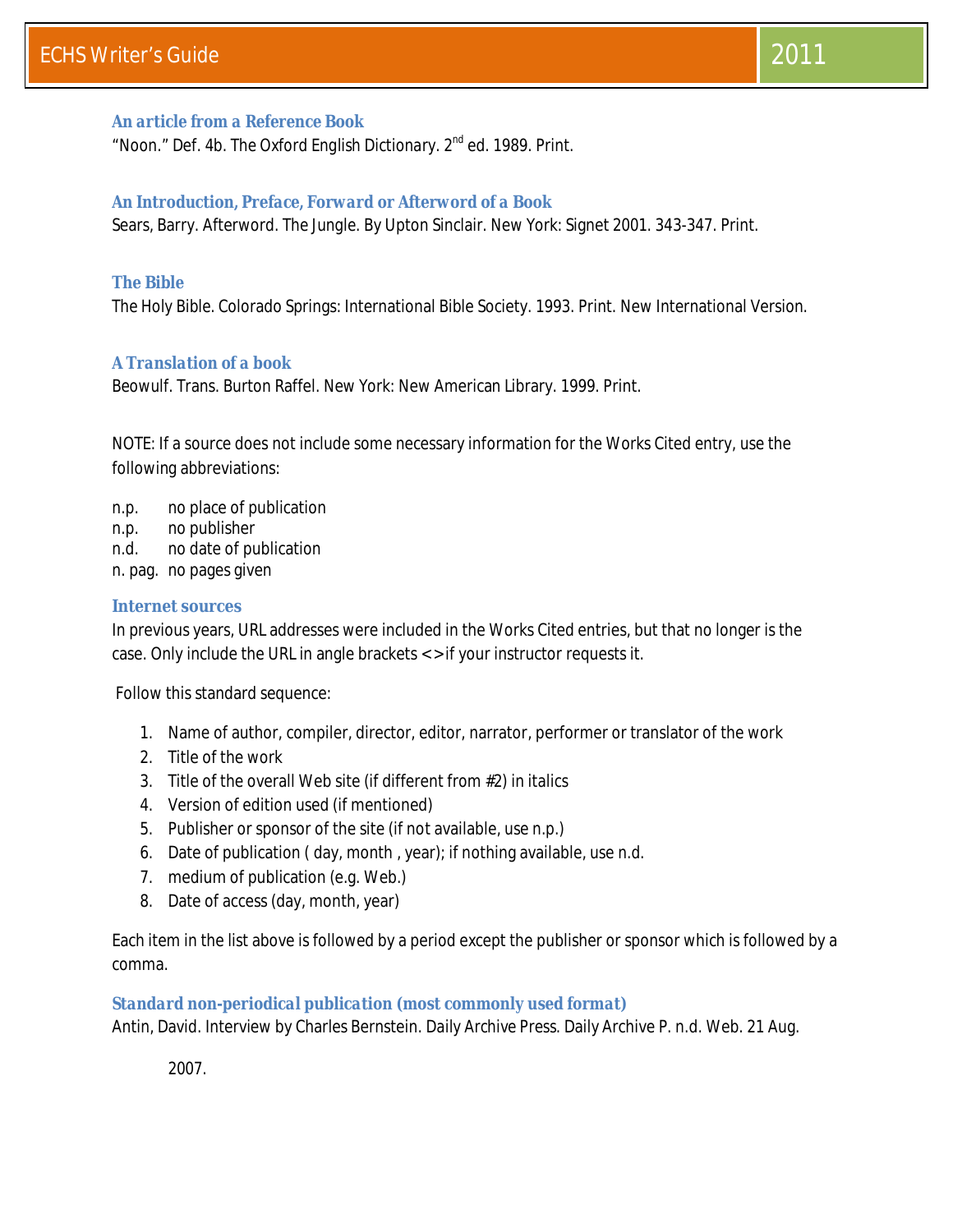#### *A book scanned on the web*

Child, Maria. ed. *The Freedmen's Book.* Boston, 1866. *Google Book Search.* Web. 15 May 2008.

Whitman, Walt. *Leaves of Grass.* Brooklyn, 1855. *The Walt Whitman Archive.* Web. 12 Mar. 2007.

#### *A Periodical in an Online Database*

Richardson, Lynda. "Minority Students Languish in Special Education System." *New York Times* 6 Apr.

1994, late ed.: A1+. Pt 1 of a Series, A Class Apart: Special Education in New York City. *Lexis* 

*Nexis.* Web. 5 June 2008.

#### **Radio or television broadcast sources**

Follow this standard sequence:

- 1. Title of the episode or segment (in quotation marks)
- 2. Title of the program or series (in italics)
- 3. Name of the network if any
- 4. Call letters and city of the local station if any
- 5. Broadcast date
- 6. Medium of reception (e.g. Radio or Television)
- 7. Additional information

#### *Radio*

Welles, Orson, dir. "The War of the Worlds." By H. G. Wells. Adap. Howard Koch. *Mercury Theatre on the* 

*Air.* CBS Radio. WCBS, New York, 30 Oct. 1938. Radio.

#### *Television*

"The Phantom of Corlenone." NArr. Steve Kroft. *Sixty Minutes.* CBS. WCBS. New York, 10 Dec. 2006.

Television.

#### *Film or Video*

*It's A Wonderful Life.* Dir. Frank Capra. Perf. James Stewart, Donna Reed, Lionel Barrymore, and Thomas

Mitchell. RKO, 1946. Film.

*Don Giovanni.* By Wolfgang Amadeus Mozart. Dir. Joseph Losey. Perf. Ruggero Raimondi and Kiri Te

Kanawa. Paris Opera Orchestra and Chorus. Cond. Loren Maazel. 1979. Columbia, 2002. DVD.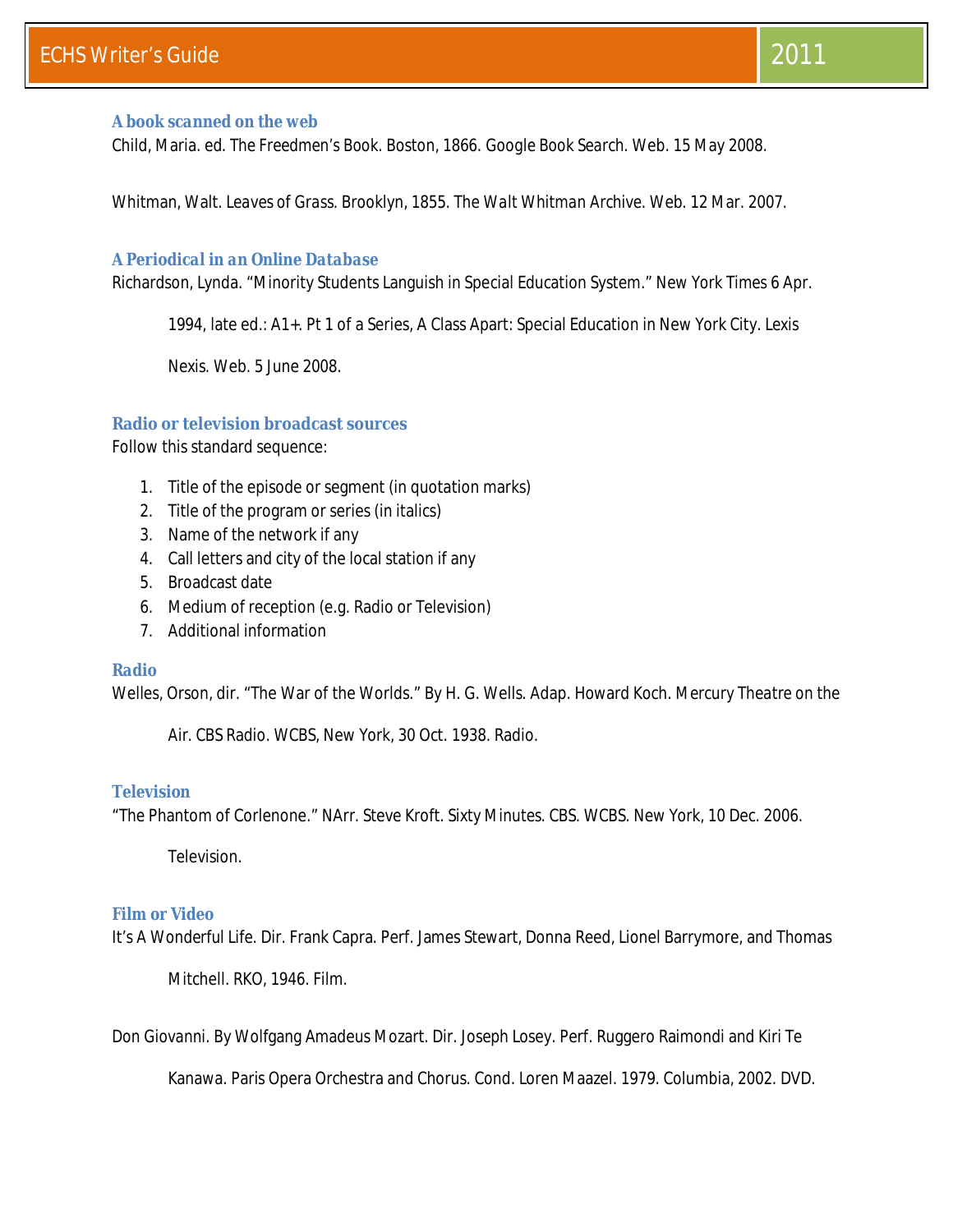## **Vancouver style**

The Vancouver citation style is based largely on *Citing Medicine, 2nd edition*, which is available online at http://www.ncbi.nlm.nih.gov/books/NBK7256/. A more usable resource is the Vancouver Community College Library research page at http://library.vcc.ca/research/research\_apamla.cfm, from which the examples below are taken.

The Reference List is at the end of your document, starting on a new page. It contains full bibliographic data for the sources you cited, listed in the order in which the citations appear in your document. Each source is numbered and these numbers are used (perhaps more than once) in the parenthetical citations. Italics are not used for titles, but journal titles are abbreviated. Note the indentation on the reference list and the 1.5 spacing. Only the initials of the authors' first name(s) are given. If there are more than six authors, replace all the authors after the sixth with "et al." (short for et alii, Latin for "and others").

#### **Print sources**

Print sources include books, government documents, and journal articles, even if these are accessed electronically. They will have been edited and peer-reviewed and as such are generally reliable. Books accessed electronically must include an indication that they were from the Internet, an access date, and a URL.

#### *A book*

The standard format for books is:

- 1. Author Surname, Initials. Title: subtitle. Edition (if not the first). Place of publication: Publisher; Year.
- 2. Miles DA, Van Dis ML, Williamson GF, Jensen CW. Radiographic imaging for the dental team.  $4<sup>th</sup>$  ed. St. Louis: Saunders Elsevier; 2009.
- 3. Irfan A. Protocols for predictable aesthetic dental restorations [Internet]. Oxford: Blackwell Munksgaard; 2006 [cited 2009 May 21]. Available from Netlibrary: http://cclsw2.vcc.ca:2048/login?url=http://www.netLibrary.com/urlapi.asp?action=summary&v=1& bookid=181691

#### *A government document*

4. Canada. Environmental Health Directorate. Radiation protection in dentistry: recommended safety procedures for the use of dental x-ray equipment. Safety Code 30. Ottawa: Ministry of Health; 2000.

#### *A journal article*

Journals will be accessed most easily at a university library; there will be a selection of paper copies, but most will be electronic. The general format is: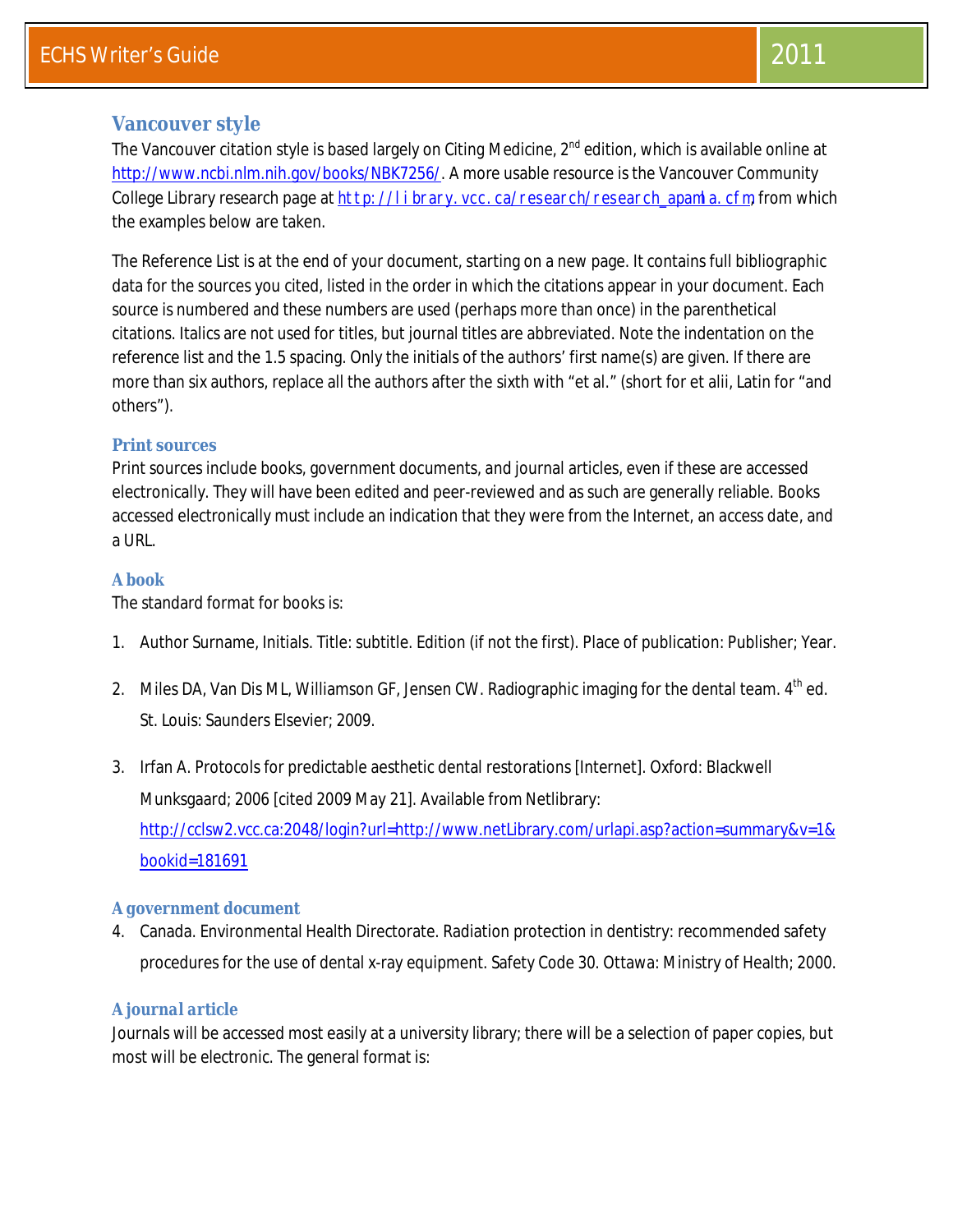- 5. Author Surname Initials. Title of article. Title of journal, abbreviated. Date of Publication: Volume Number(Issue Number): Page Numbers.
- 6. Haas AN, de Castro GD, Moreno T, Susin C, Albandar JM, Oppermann RV, et al. Azithromycin as a adjunctive treatment of aggressive periodontitis: 12-months randomized clinical trial. J Clin Periodontol. 2008 Aug; 35(8):696-704.
- 7. Tasdemir T, Yesilyurt C, Ceyhanli KT, Celik D, Er K. Evaluation of apical filling after root canal filling by 2 different techniques. J Can Dent Assoc [Internet]. 2009 Apr [cited 2009 Jun 14];75(3):[about 5pp.]. Available from: http://www.cda-adc.ca/jcda/vol-75/issue-3/201.html

## *A newspaper article*

- 8. Fayerman P. Women must now wait to 40 for publicly paid amnio test. Vancouver Sun. 2009 Jun 9; Sect. A:5.
- 9. Health Canada issues warning over fake toothbrushes. The Globe and Mail [Internet]. 2009 April 10 [cited 2009 Jun 23]. Available from: http://www.theglobeandmail.com/news/national/healthcanada-issues-warning-over-fake-toothbrushes/article973190/

# *A dictionary or encyclopedia*

- 10. Mosby's dental dictionary. 2nd ed. St. Louis: Mosby Elsevier; 2008. Frenotomy; p. 273.
- 11. Murchison DF. Dental emergencies. In: Merck Manual of Diagnosis and Therapy [Internet]. 18th ed. Whitehouse Station (NJ): Merck; 2009 [last modified 2009 Mar; cited 2009 Jun 23]. Available from: http://www.merck.com/mmpe/sec08/ch096/ch096a.html?qt=dental&alt=sh

# **Internet sources**

The standard format for web sites is:

12. Author Surname Initials (if available). Title of Website [Internet]. Place of publication: Publisher; Date of First Publication [Date of last update; cited date]. Available from: URL

Publication information is often unavailable. If this is the case use: [place unknown], [publisher unknown] and/or [date unknown].

# *A website with an author*

13. Fehrenbach MJ. Dental hygiene education [Internet]. [Place unknown]: Fehrenbach and Associates; 2000 [updated 2009 May 2; cited 2009 Jun 15]. Available from: http://www.dhed.net/Main.html